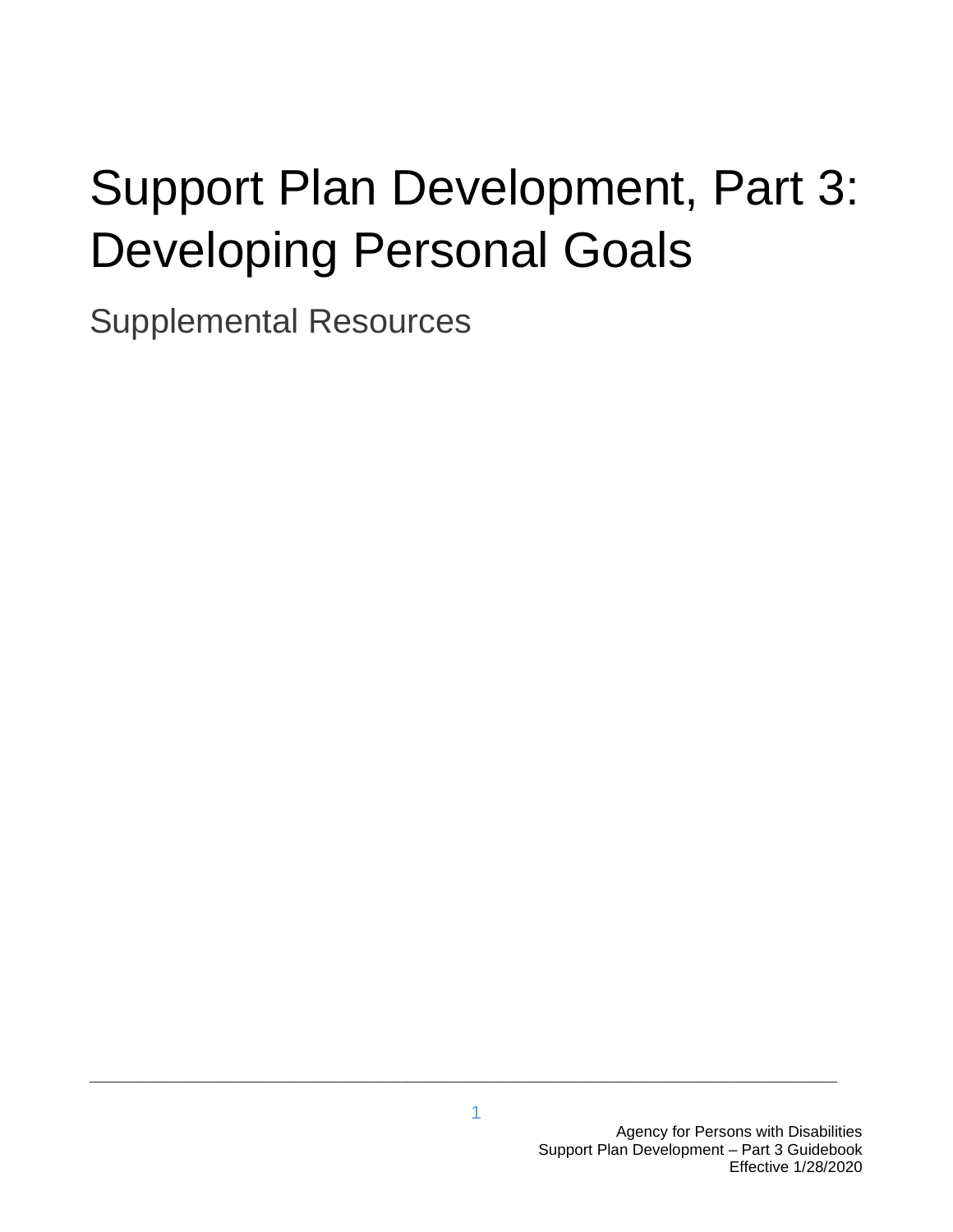# *Table of Contents*

This document contains the forms, tables, lists, and websites that were either displayed or referred to in the Overview of Waiver Support Coordination Pre-Service training. This document also contains additional resources to aide new WSCs in gaining the skills necessary to effectively coordinate the supports and services for individuals on their caseload.

| Developing Natural Resources Based on Interests and Strengths |  |
|---------------------------------------------------------------|--|
|                                                               |  |
|                                                               |  |
|                                                               |  |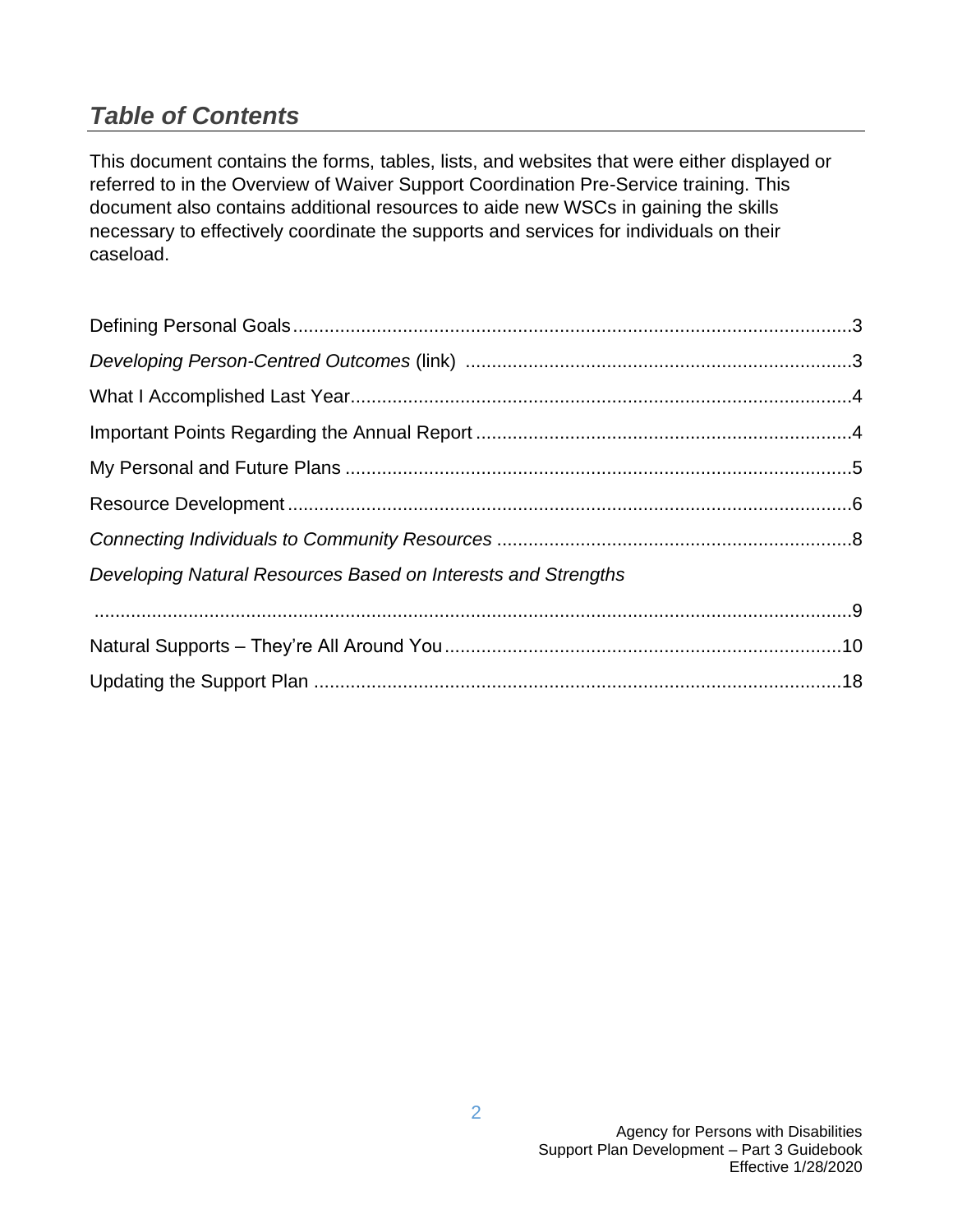# Support Plan Development, Part 3 Developing Personal Goals

# *Defining Personal Goals*

Personal goals document the accomplishments, supports, dreams, hopes, desires, and activities that the individual would like to see in his or her life. Meaningful goals are based on the information gathered earlier in the support planning process and guide the action of everyone who will assist the individual to achieve what they want out of life. The ultimate purpose of personal goals is to help the support team work hand-in-hand with the individual toward independence and a meaningful life!

*42 CFR 441.301 states that the support plan must "Include individually identified goals and desired outcomes…Reflect the services and supports (paid and unpaid) that will assist the individual to achieve identified goals, and the providers of those services and supports, including natural supports. Natural supports are unpaid supports that are provided voluntarily to the individual in lieu of 1915(c) HCBS waiver services and supports."* 

Based on federal regulations, support plan goals must be chosen by the individual and based on outcomes in their life that they desire. It is the role of the Waiver Support Coordinator to help the individual choose the services, both paid and unpaid, that will assist them to achieve these goals.

## *Resource for Developing Person-Centered Goals:*

• *Developing Person-Centered Outcomes* 

[http://rwjms.rutgers.edu/boggscenter/publications/documents/DevelopingPerson](http://rwjms.rutgers.edu/boggscenter/publications/documents/DevelopingPersonCenteredOutcomes-final.pdf) [CenteredOutcomes-final.pdf](http://rwjms.rutgers.edu/boggscenter/publications/documents/DevelopingPersonCenteredOutcomes-final.pdf)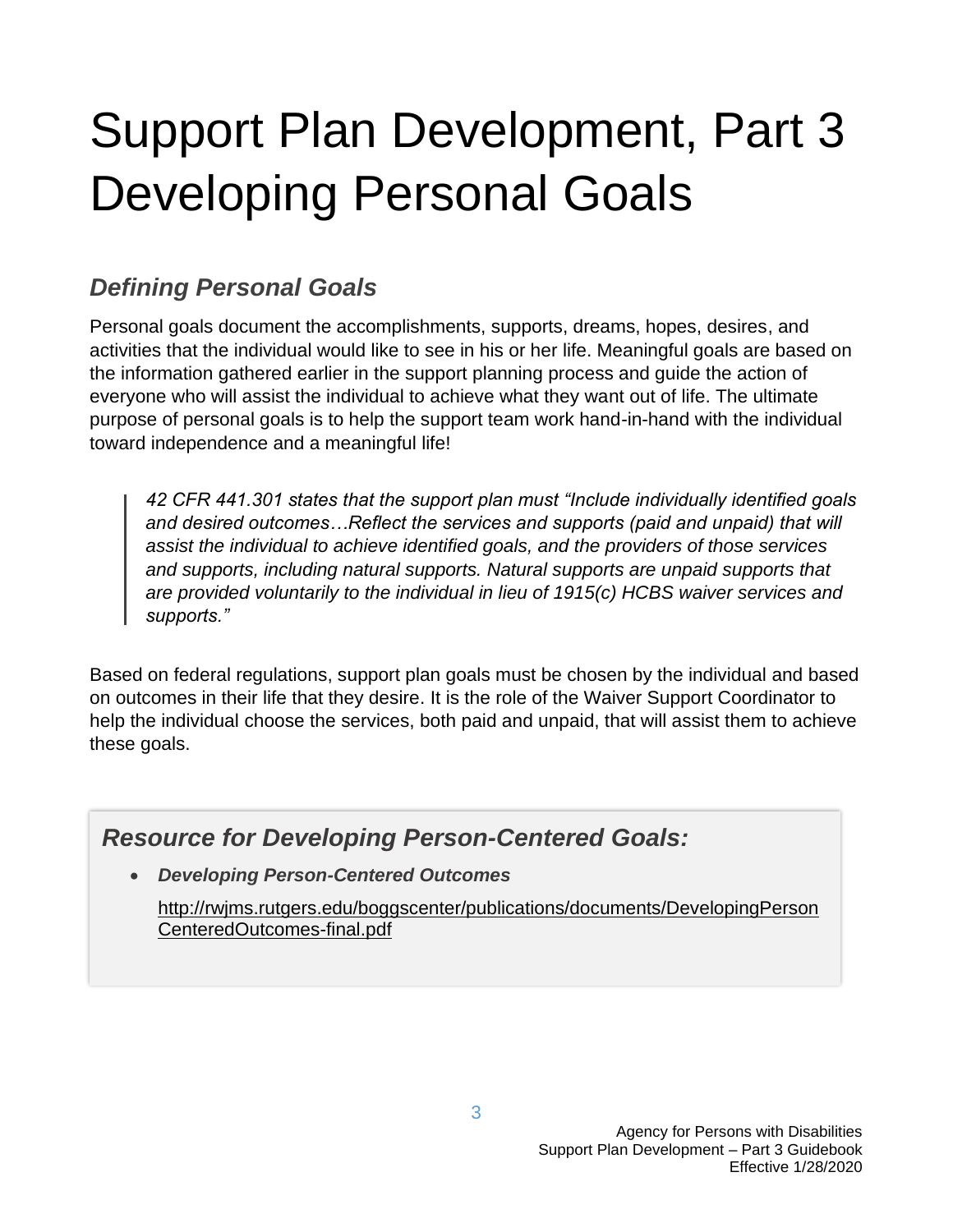### *What I Accomplished Last Year*

The information in this section will be used as part of the WSC's annual report as required by Florida Statutes.

**The annual report** is the report of the supports and services received by a recipient throughout the year, a description of progress toward meeting individually determined goals, how their services and supports assisted them to achieve their goals, and any information about significant events in the recipient's life during the previous year.

#### *Important Points Regarding the Annual Report*

- Providers must submit their annual report to the WSC 60 days before the support plan's effective date (or 10 months past the effective date of the current support plan).
- The third quarterly summary can serve as the annual report.
- For those providers completing monthly summaries, the ninth monthly summary serves as the annual report.
- Accomplishments should be described from the perspective of the person and, where appropriate, should reference annual reports produced by other support entities like Behavioral Services, Physical or Occupational Therapies, or Residential Habilitation services.
- Others' input can also be included, such as statements from family and friends.
- Service-specific content for annual reports can be found within the APD waiver Handbook. The Handbook can be accessed at: apdcares.org/waiver/supportcoordination and clicking on Support Coordination Forms.

#### What I Accomplished Last Year

#### My accomplishments last year:

Michael had many accomplishments this past year. Michael now has a job at a movie theater. He recently said, "I want to get a different job working with lumber and tools." He also had some conflict at work and lost hours most likely due to the theatre changing their staff schedules. Michael was not able to get tickets to a car race because he did not save enough money. He was able to watch all the races on the "big screen" and invited a co-worker over to watch it and hang out. Michael did not meet his short-term goals related to decreasing aggression at home. He continues to have conflict with one of his housemates, especially when he is stressed and feeling anxious.

Michael's Behavior Analyst has been working with him and group home staff to on how to talk to with others and resolve disagreements. Michael has become more independent with personal hygiene and prefers to shower at night. He needs some prompts for hygiene activities but will complete them independently. Michael still needs reminders to take medications. Michael said, "I had a pretty good year."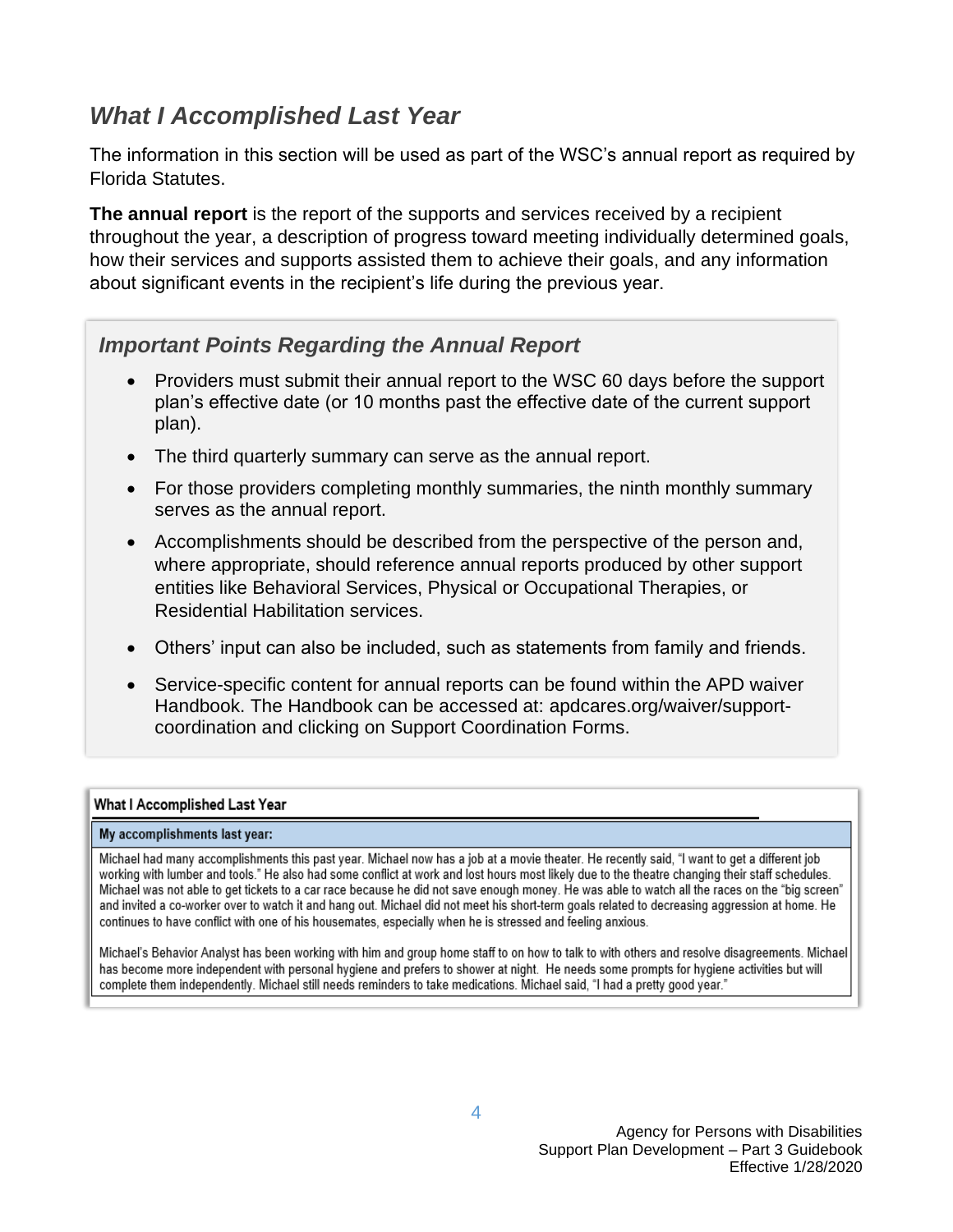#### **Goals I Worked on Last Year**

Identify the goals from the previous support plan year and document progress made for each goal. Be sure to list the goals in the first column in the same order as the progress on each goal in the second column. Keeping the information in the same order will make matching the information together easier for anyone reading the support plan.

| Goals I worked on last year        | Progress on each goal                                                                                              |
|------------------------------------|--------------------------------------------------------------------------------------------------------------------|
| Get a paid job working with tools. | Accomplished goal and works at the local hardware store.                                                           |
| Get along better with housemates.  | Michael did not meet his short-term goals. Continues to engage in physical<br>aggression when disagreements occur. |
| Go to a car race.                  | Michael did not save enough money for a ticket this year due to working less hours.                                |

# *My Personal and Future Plans*

#### **What I Want in the Next Few Years**

Use this section to document the accomplishments, supports, dreams, hopes, desires, interests, or activities the person would like to see in their life in the next few years. This information is from the perspective of the individual based on what is important to them.

The information captured here should be used for annual planning by all providers and is the basis for developing implementation plans as applicable. This is a fluid document and should be updated as desired by the individual throughout the support plan year.

#### My Personal and Future Plans

What I Want in the Next Few Years: (Supports, accomplishments, dreams, desires, interests, or activities I want in my life in the next few years)

Michael said, "I want to live in my own home close to my brother." He said, "I want to go to a car race." Michael also told his supported employment coach that he would like to change jobs and work at a hardware store with "lumber and tools." Michael also indicated that he would like to take medications on his own without being told when to do it. Michael said, "I want a girlfriend."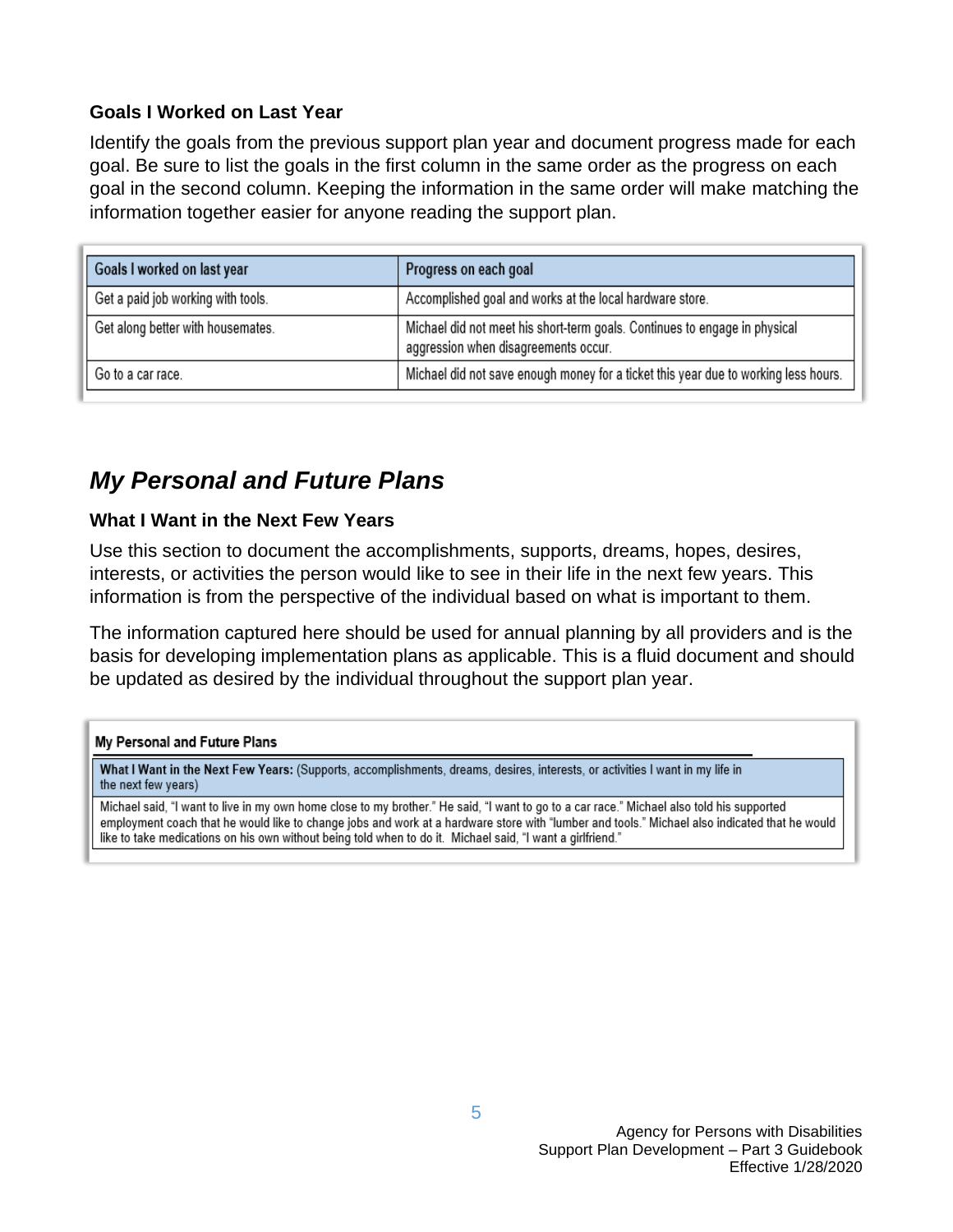#### **Personal Goals**

While the What I Want in the Next Few Years section gives a long-term view of what the person would like to achieve in their life, the Personal Goals section records immediate goals for the upcoming year. The Personal Goals section should contain what the person considers the most important things they want to work toward this year.

| <b>Personal Goals</b>                                                                                                               |                                                                                  |                                                                  |
|-------------------------------------------------------------------------------------------------------------------------------------|----------------------------------------------------------------------------------|------------------------------------------------------------------|
| The most important things I want to achieve this coming<br>year. Identify goals/desired outcomes and be as specific<br>as possible. | What service will help me?                                                       | Paid or Non-Paid. If non-paid,<br>provide name and relationship. |
| Get better at my new job working at the hardware store.                                                                             | Supported Employment                                                             | Paid                                                             |
| Go to a car race.                                                                                                                   | Natural Supports - brother                                                       | Non-Paid<br>Name: Sample, Gary<br>Relationship: Brother          |
| Increase ability to do my own self-care and take my own<br>medications.                                                             | Residential Habilitation<br>Supported Living Coaching<br>possibly in the future. | Paid                                                             |
| Meet more friends besides my housemates. Join the local<br>chapter for the racecar fan club and attend monthly meetings.            | Companion                                                                        | Paid                                                             |
| Get along better with my roommates and learn how to have<br>less conflicts.                                                         | Behavior Therapy.<br>Communication Savvy class                                   | Paid                                                             |

### *Resource Development*

Natural supports are the relationships and networks that occur naturally in a person's life and are key to living a truly integrated life in the community. A natural support is not a paid provider, but someone in the individual's life that formed a connection with the individual based on some natural aspect of life. Everyone, whether with or without a disability, needs the support of other people who care about them in their life. WSCs are required to work with individuals and their families, other providers, and APD staff to identify and develop community-based resources.

It is the WSC's responsibility to first ensure that the same type of service offered through the waiver cannot be accessed through other funding sources, such as:

- Natural and community supports
- Third-party payer (private insurance)
- Medicare
- Other Medicaid programs (Medicaid State Plan or Medicaid Managed Care Plan)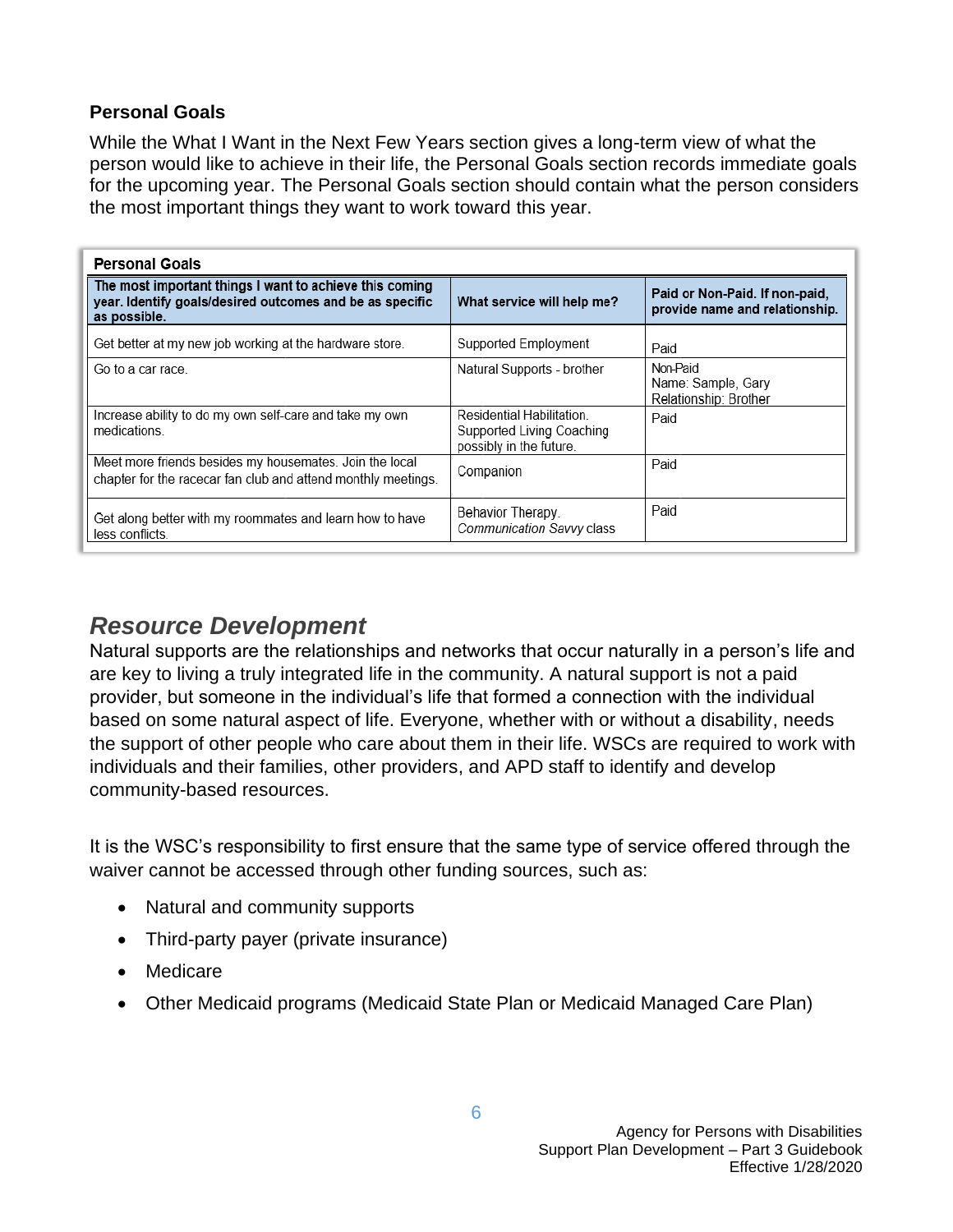## *Natural Resource Tools:*

- The Florida Navigator navigator.apd.myflorida.com
- APD Resource Directory [resourcedirectory.apd.myflorida.com/resourcedirectory](http://resourcedirectory.apd.myflorida.com/resourcedirectory/)

# **The following are helpful resources on developing natural supports for your clients:**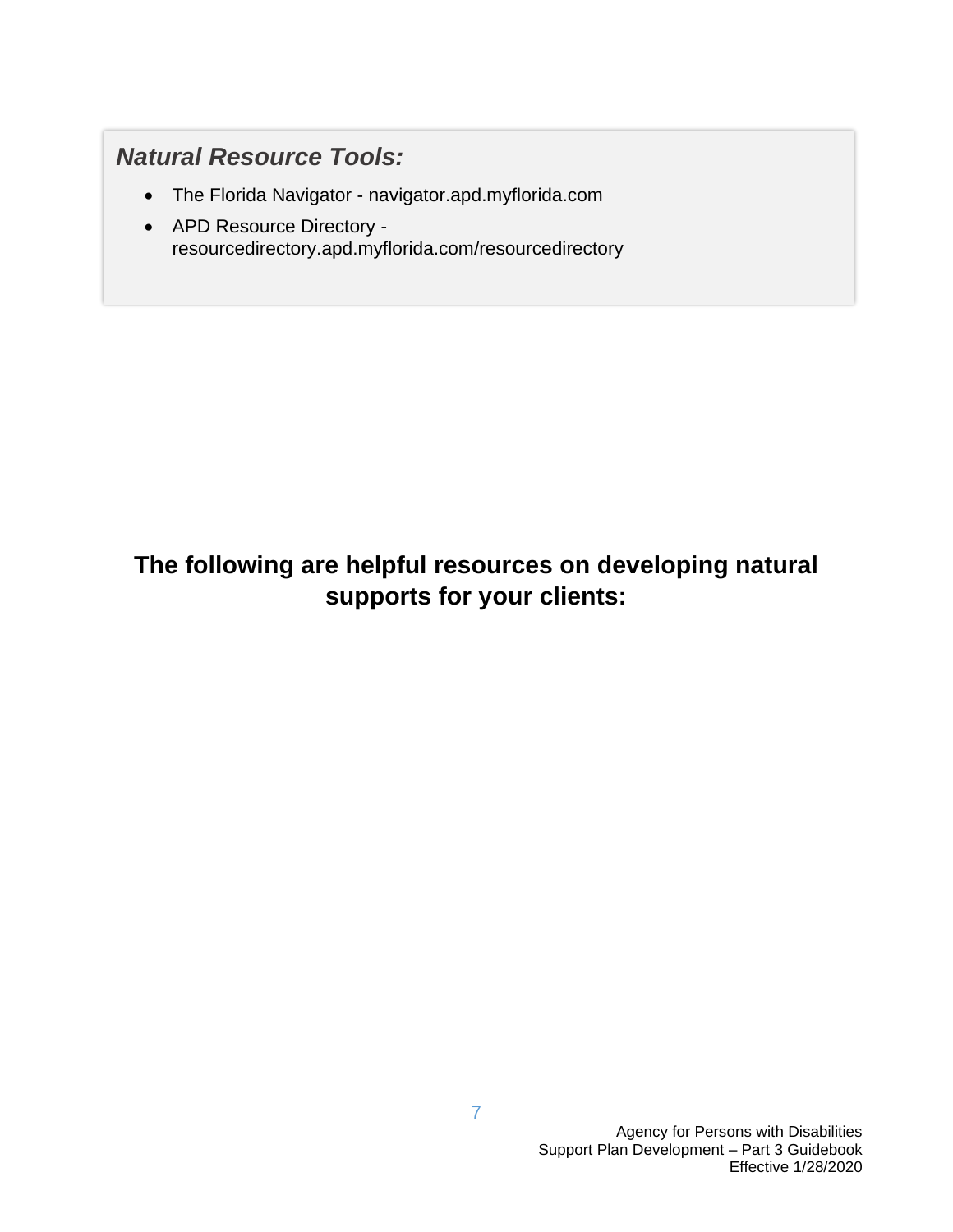#### **Connecting Individuals to Community Resources**

Use the following set of questions to guide the process of seeking opportunities for the individual to make connections in the community and build natural supports.

- 1. What are their interests?
- 2. Where are all the places this interest can be expressed?
- 3. Where are the opportunities for relationships?
- 4. Where are the associations, clubs, and groups?
	- ➢ Formal
	- ➢ Informal
- 5. Where are there potentially welcoming places?
- 6. Where can this person be just the way they are?
- 7. Who might be an interested person who can be asked?

**Introducing the Person to Community Connections.** The following are things to keep in mind when talking with potential community resources and introducing the person to the potential connection.

- Emphasize their strengths and capacities, not their deficits or "problems."
- Talk in terms of their gifts and interests.
- Refer to the individual by name rather than as a "client," "customer," or another clinical term.
- Reference to the individual's disability should be secondary to discussion about them as a person with specific ideas, desires, strengths, and skills to contribute to the community.
- Set up the introduction in a one-on-one situation so that the individual will be most comfortable.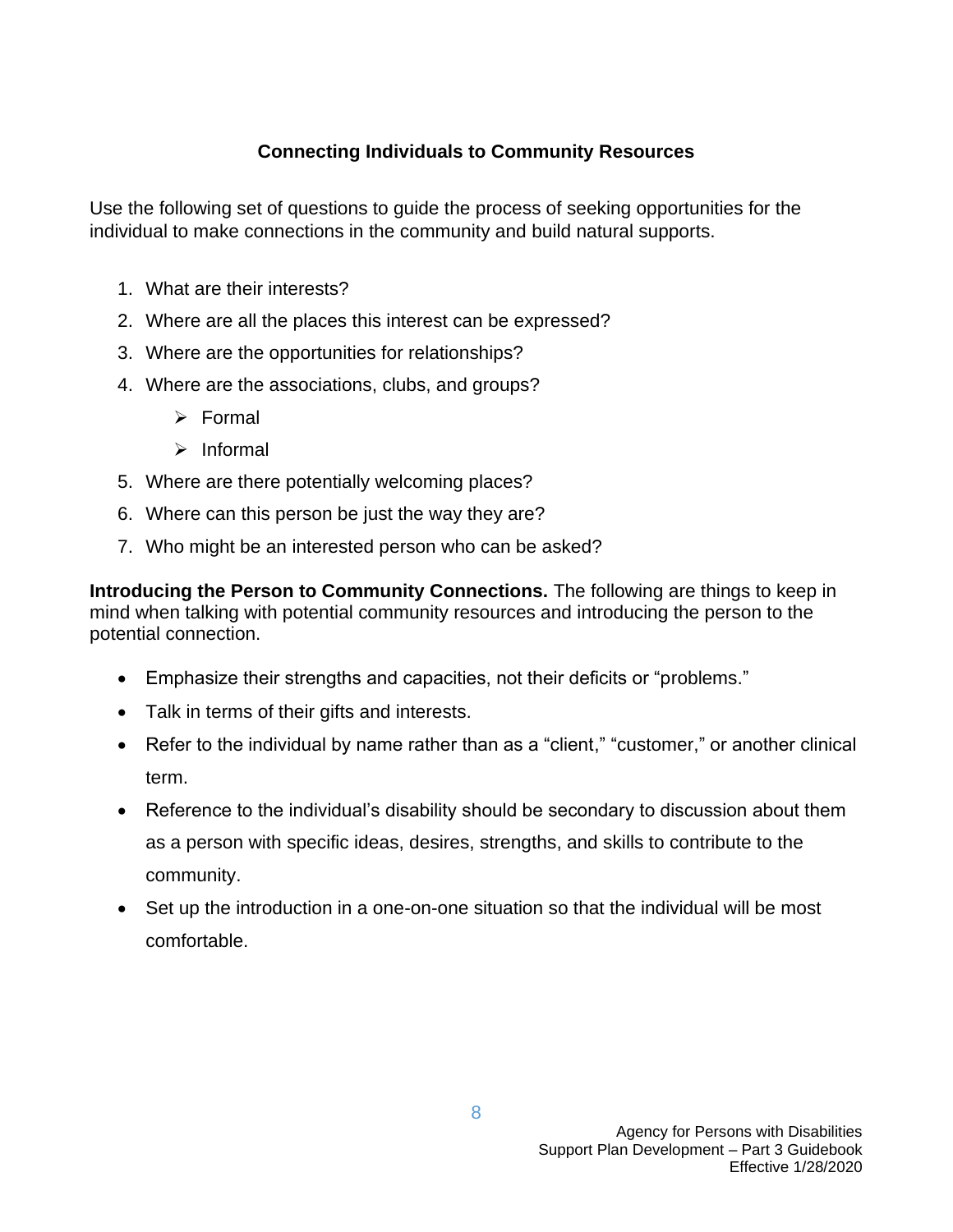#### **Developing Natural Resources Based on Interests and Strengths**

The following table includes examples of how to connect an individual to their community based on what you know of their interests and strengths.

| <b>Interests or Strengths</b> | <b>Natural Supports Options</b>                                                                                                                                                                                                |
|-------------------------------|--------------------------------------------------------------------------------------------------------------------------------------------------------------------------------------------------------------------------------|
| Love of outdoors              | <b>Hiking Club</b><br>Volunteering at or visiting a local plant nursery<br><b>Audubon Society</b><br>Community parks and recreation programs<br>Volunteering at a local garden co-op<br>Walking or watching the neighbor's dog |
| <b>Health and Exercise</b>    | YMCA membership<br>Support groups to quit smoking, lose weight, exercise<br>more                                                                                                                                               |
| <b>Fishing</b>                | Local bass or fishing club<br>Visits to a local fishing pier or stocked lake                                                                                                                                                   |
| <b>Working with children</b>  | YMCA course in childcare<br>Volunteer at a childcare agency<br>Saturday morning library hour with children                                                                                                                     |
| <b>Quiet place</b>            | Folding and labeling weekly church bulletins<br>Prepare mailings for the Red Cross or other<br>community organization                                                                                                          |
| Cars                          | Washing at a fundraiser for an organization<br>Attending a car show at the mall<br>Visit a local car wash                                                                                                                      |
| <b>Spectator sports</b>       | Volunteer with the local church softball team<br>Attending local high school sporting games<br>Attending college level games<br>Washing golf balls at a golf course                                                            |
| <b>Exercise</b>               | Boxing food at the food bank<br>Distributing neighborhood association newsletters<br>Volunteer with a community cleanup program                                                                                                |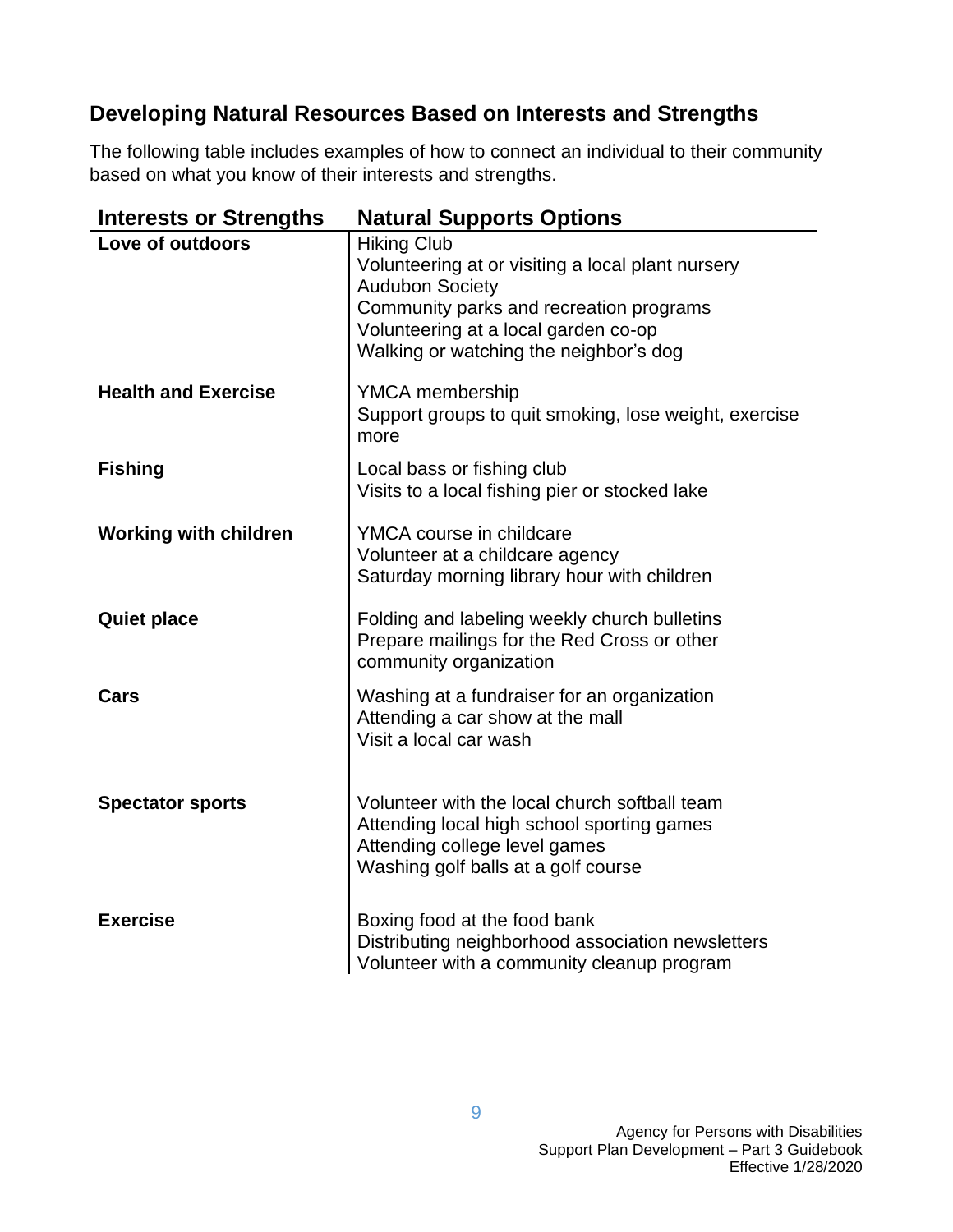# **Natural Supports . . .**

# **They're All Around You!**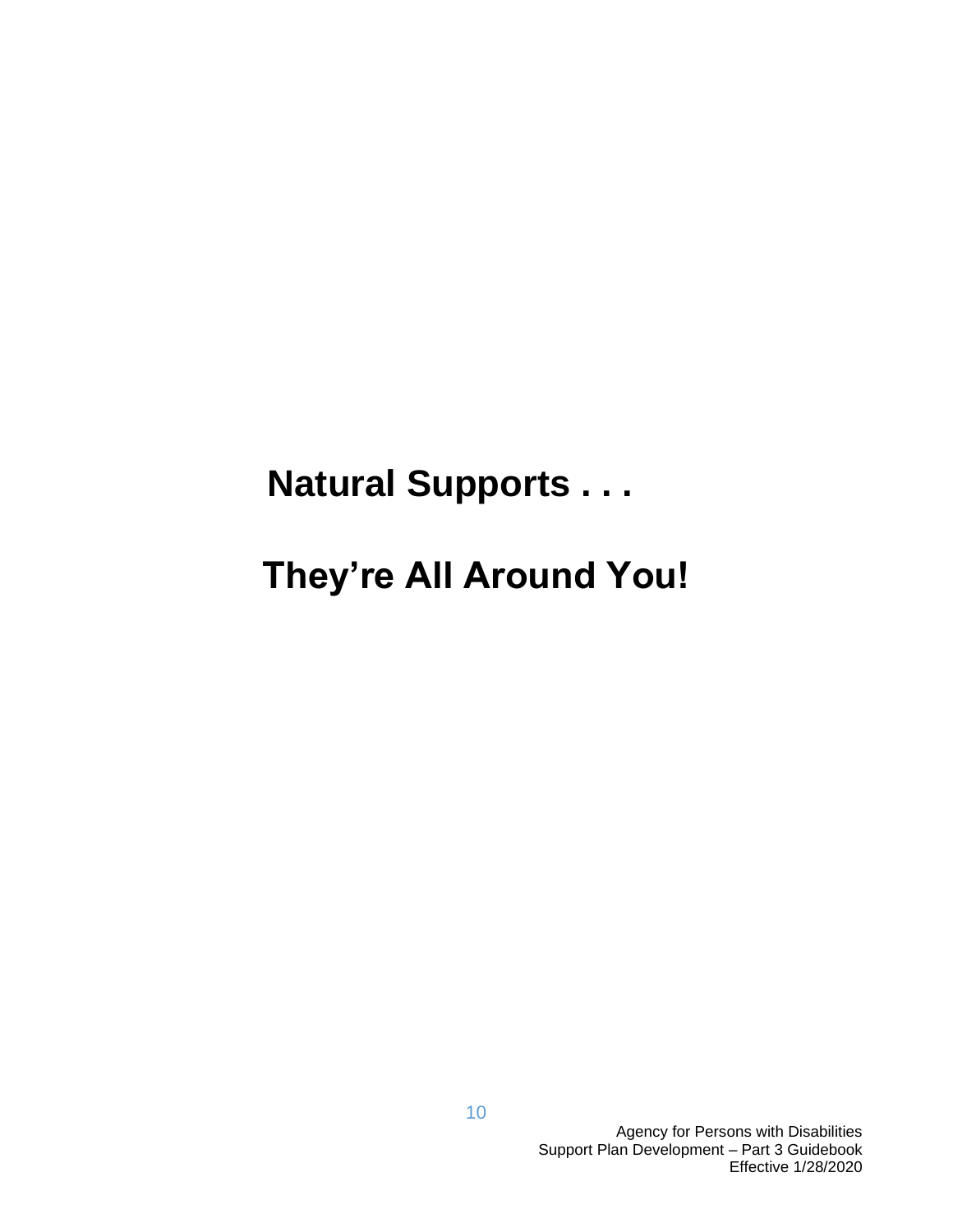DEPARTMENT OF DEVELOPMENTAL SERVICES AND SUPPORTS SECTION 1600 Ninth STREET, ROOM 340 SACRAMENTO, CA 95814 (916) 654-1956 FAX (916) 654-3020

# **A QUICK LOOK**

#### **Introduction**

As defined in the Lanterman Developmental Disabilities Services Act, Section 4512 of the Welfare and Institution Code, Part (e):

"Natural Supports" means personal associations and relationships typically developed in the community that enhance the quality and security of life for people, including, but not limited to, family relationships; friendships reflecting the diversity of the neighborhood and the community; association with fellow students or employees in regular classrooms and work places; and associations developed though participation in clubs, organizations, and other civic activities.

What does "Natural Supports" really mean? To answer this question, it may be easier to look at yourself and think about all the people in your life—friends, family, co-workers. Relationships with these people are your natural supports! Who has been instrumental in pivotal points in your life, or whom can you count on for help? What did you do to establish those relationships? These are questions some people give little thought because natural supports are taken for granted.

We assume most people want to live happy and comfortable lives. To achieve the lifestyle they prefer, people rely on some kind of support system or network. This is where "natural supports" enter. Natural supports by definition are just that …" natural." They are a phenomenon of personal and community support that touch many facets of life. Natural supports are the people associated with the setting of the consumer.

Individually, or in a group, people use natural supports to sustain relationships based on mutual interests. Persons constituting the natural support network of a consumer do not teach skills or facilitate a learning environment; they just nurture and support. In so doing, the skills and competencies of the consumer may be enhanced.

Natural supports evolve and change over years. Through a variety of experiences, people develop supportive relationships. These relationships have little structure or any founding identity, other than they are reciprocal. There is no one way to develop these supports. No two natural supports will ever be alike; each will be unique in what it has to offer and unique in how it is developed. Natural supports represent "not to do for, but, with people."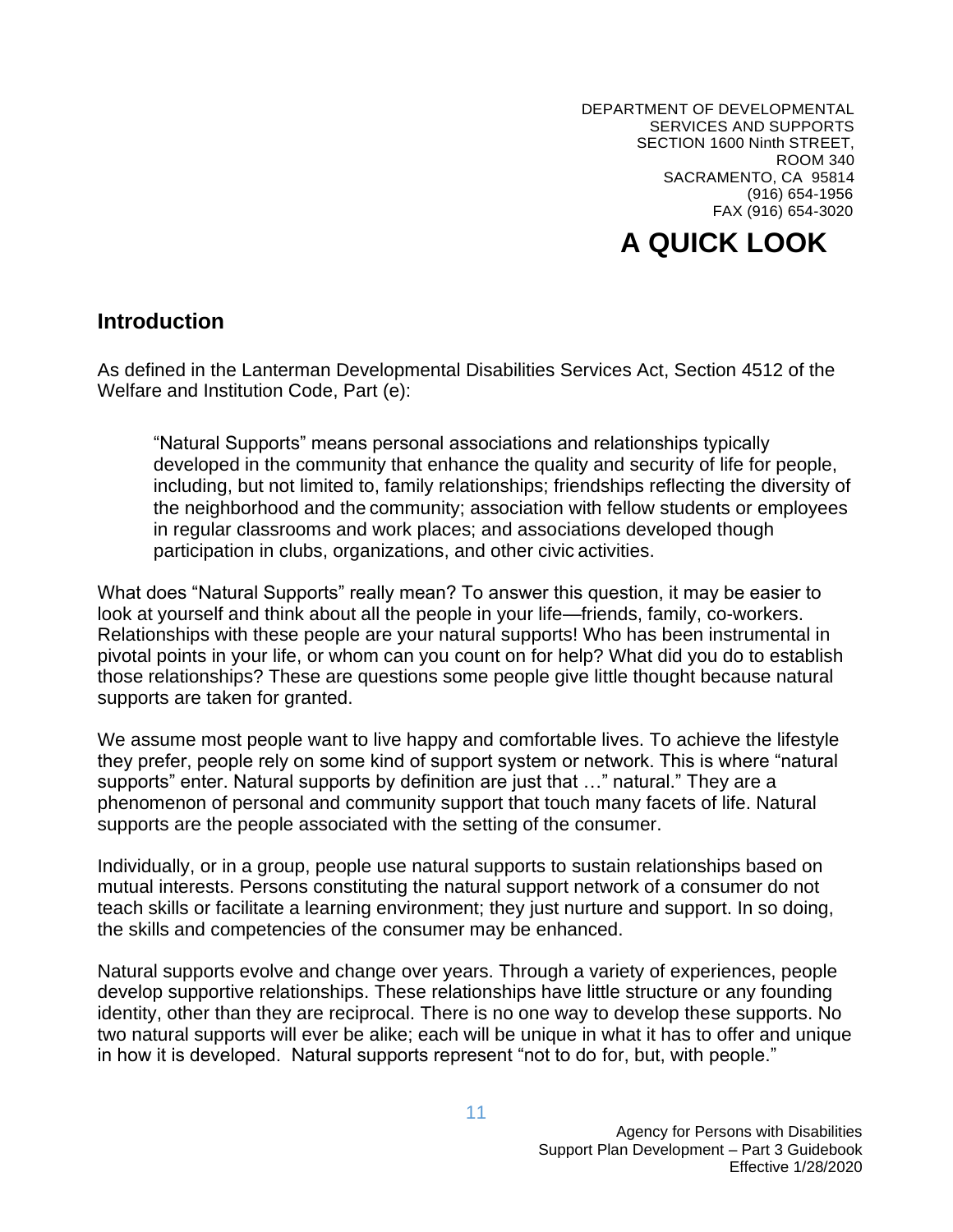#### **WHO?**

Natural supports comprise an important part of each person's life. People with and without developmental disabilities need natural supports; disabilities are not an insurmountable barrier to the development of natural supports. Supports are vital in helping to promote the development of a healthy and happy life. These associations assist in identifying the consumer's needs, wants, and desires. A person serving as a natural support should recognize that a consumer makes his or her own contributions to the relationships. Building natural supports does not have to be limited to service providers. Anyone interested in the life of someone they know can contribute to building natural supports.

#### **WHY?**

Natural supports benefit those involved. First and foremost, the consumer benefits from having a support system that promotes independence and growth. Natural supports allow a person to gain confidence by contributing toward a meaningful association or relationship. Developing natural supports is based on what the consumer wants, not on what "professionals" recommend. This enables consumers to be who they are, allowing their lives to grow and (perhaps) causing existing problems to lessen. But most important, natural supports allow for an environment that fosters laughter, attention, respect and love.

Some theorize that challenging behaviors are the result of one of two circumstances, either a person wants something and can't have it, or a person is forced to take something that the y don't want. Natural supports will support the choices of an individual and provide a safety net when things go bad. This will serve as a learning experience and growth for the individual. As an individual relies more on natural supports, their need for services reduces.

#### **"TOBY"**

Toby is a vivacious an energetic woman who enjoys movies and concerts. She currently lives in her own home with two roommates in Clear Lake.

Toby decided to attend a music concert with several friends. After she purchased tickets for the concert, she was told she had balcony seats. This meant she would have to walk up a flight of stairs.

The service providers from where Toby was living prior to her current residence described Toby as someone who would never walk because of her unpredictable movements and constant seizures. At her previous residence, Toby had bitten her peers, and scratched and pulled their hair.

These behaviors caused considerable harm to her victims. Since Toby has moved into her own home, she's constantly making her own choices. She now lives where and with whom she wants. She's developed a sense of motivation and confidence. She states, "in order to do normal things you have to act normal." Her challenging behaviors are almost nonexistent. She has taken the initiative to control her seizures through closer medication monitoring.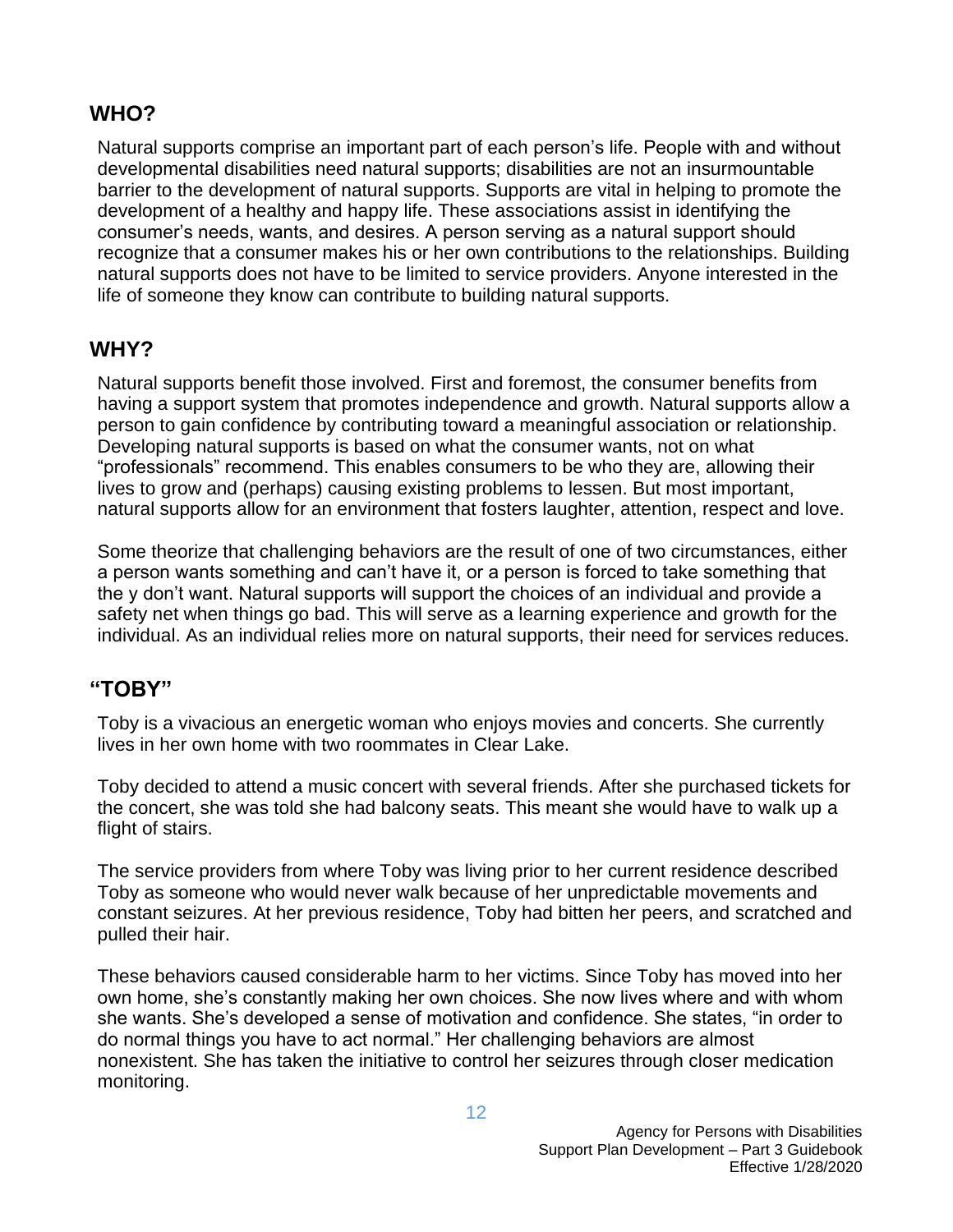When told she could exchange her tickets for seats in the downstairs area, she refused. Toby has been working, with the assistance of a walker, at spending less time in her chair. Her goal is to have no need for her chair. Now, more determined than ever, she intends to watch the concert from the balcony.

It was suggested to Toby that she sit in the lower section because of her disability. However, with the encouragement of natural supports and the development of selfconfidence, she insisted on improving her abilities to do the things she wanted.

#### **HOW?**

Traditionally, natural supports have not been addressed in services and supports for people with developmental disabilities. There is no single method or easy answer for developing a system of natural supports. It's a matter of supporting and assisting consumers to be in a position to develop associations and relationships. The activity of someone assisting in developing natural supports for a consumer is in devising strategies to bridge the gap between the opportunities for, and development of, natural supports. It may require considerable time to develop and nurture natural supports. But we know if we do nothing, we'll have nothing. The possibilities are endless, given some creativity and willingness.

Several factors regarding the consumer must be considered when generating natural supports.

- **Know the individual.** In order to find viable channels of networks and resources, the support builder must know the consumer and his or her interests, likes, dislikes, etc. You can begin by collecting information from a variety of people in the life of the consumer, including family, extended family, friends and co-workers. This enables a team to identify and construct support with the consumer based on his or her aspirations. The support builder should take care to know what the consumer wants, without his or her own judgment and values getting in the way.
- **Communication.** Communication is a vital feature of "knowing the individual" as it enables a consumer to identify his or her needs, wants and desires. As a support builder, it is important to recognize the consumers' ability to communicate. Again, by talking with a variety of people with whom the consumer interacts, the support builder will identify a variety of interests. For instance, a person may tell his or her friends something that they would never tell their parents. This does not mean that it's good or bad. It's just a matter of how people relate with each other. No two relationships will be the same and a collection of different information will be able to illustrate a more comprehensive picture of theconsumer.
- **Persistence.** Development of natural supports can be slow and tedious, thus requiring persistence. Continue to attend groups, meetings, social events, etc. Keep going back, establishing rapport with community members and allowing allies to form. Let time show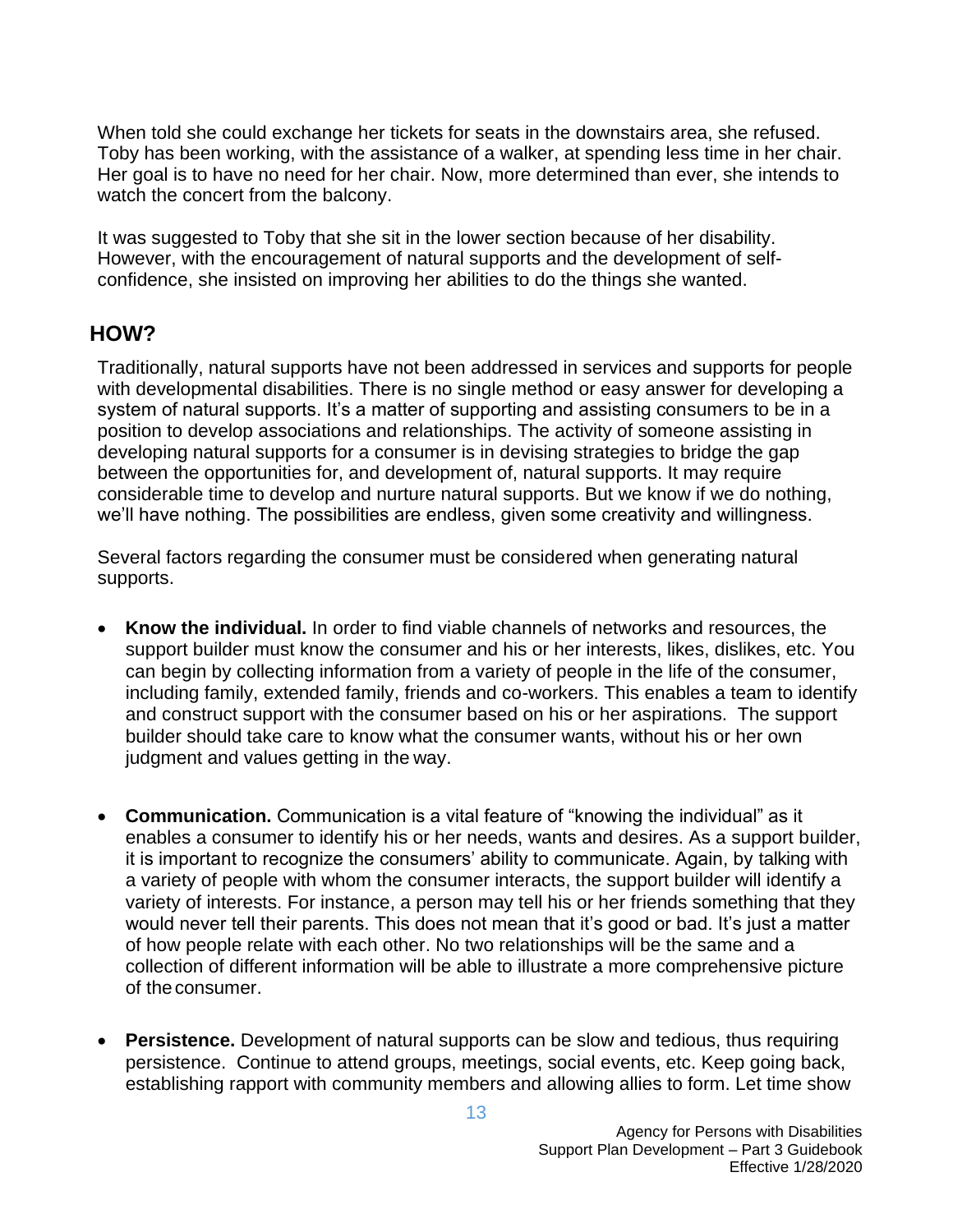the qualities of the consumer. When the routine takes shape, begin to fade and become less involved. Then natural supports can become a larger role.

Developing natural supports is a two-way street between community members and the consumer. Co-workers, neighbors, business owners, as well as others interested in their community, should be sought out and introduced to the consumer on the basis of their abilities, capabilities, and potential contributions. The process of how people connect with others should be recognized. Think o f "typical people, typical places and typical activities," then identify opportunities relative to a consumer's interest. However, be realistic. Identify members of the community that are willing and have a wide social base.

The following are some factors to consider when developing a system of support.

- **Focus on a specific geographic neighborhood.** Learn about the neighborhood. With the consumer, spend time getting to know the people who are part of the local community.
- **Develop allies within the group, social club and community.** These are people who are willing to "go to bat" for the consumer. They will be the ones who persuade others to open doors and recognize the contributions the consumer has to offer. They have connections with other individuals and will begin developing a positive networking system. Developing these allies requires the ability to "ask, ask, ask!" Talk to people you know who might know someone who might know someone else!
- **Find out about organizations and association that exist in the neighborhood.** Every group has people who are welcomers. Seek them out, get to know them, and ask for ideas, contact, and assistance.
- Ask the association to welcome someone who has beenexcluded. Community members tend to wait to be asked.
- **Pay attention to natural cues.** Figure out how much, and for how long, to lend supports. Every situation is unique and there are no rules. Be aware of when the process "takes", this is your cue to gradually fade. Be available, but not too quick, to intervene when problems arise.
- **Stand alongside the person with disabilities and alongside community members as well.** Be a "regular" person rather than the professional.
- **Establish circles of support around a specific person.** Involve community members and let them know how they can help.
- **Support building is rarely ever over.** Remember that nothing about relationships is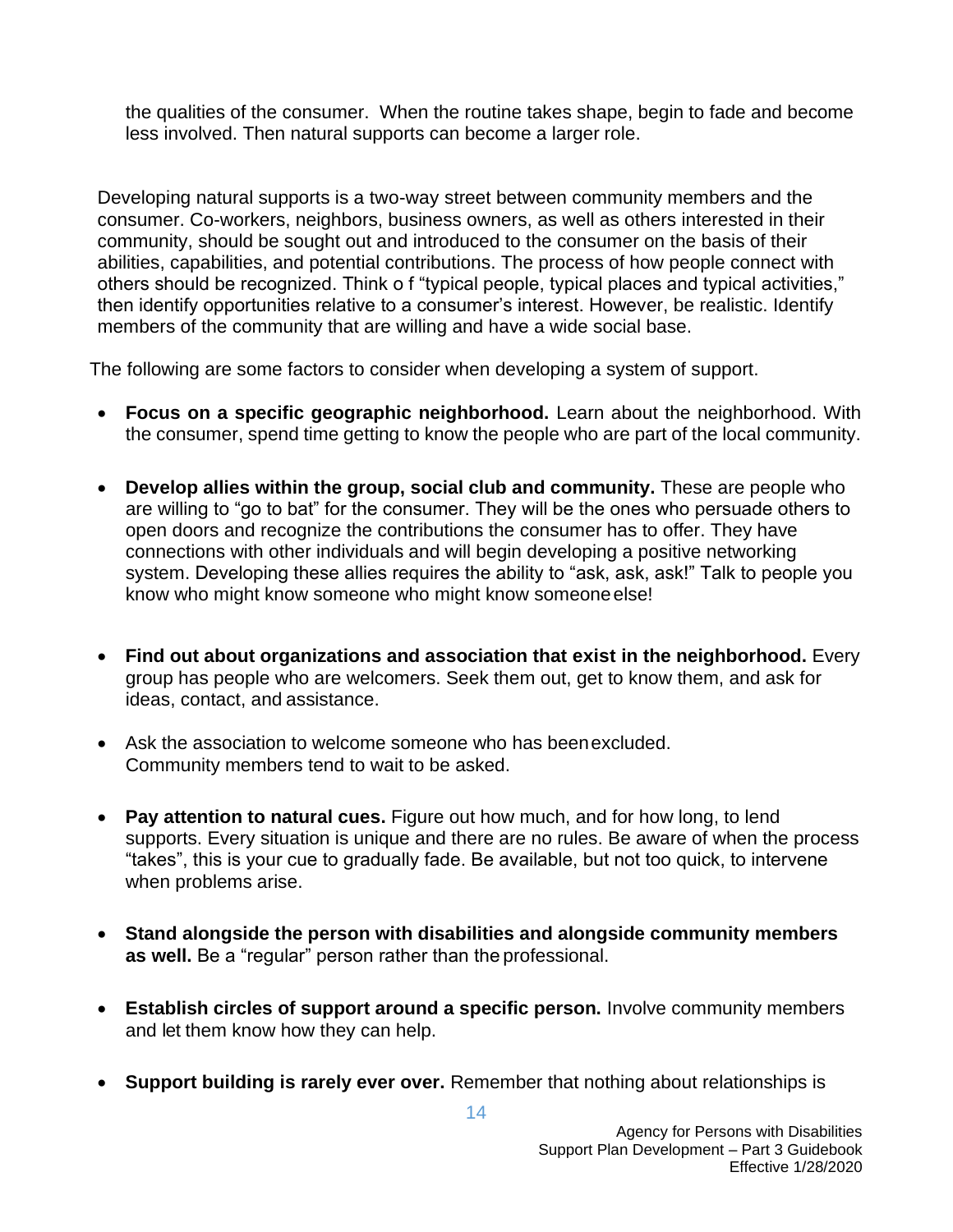fixed and permanent. Informal relationships will change over time, and grow, fluctuate or cease.

When working to build natural supports we should exercise sensitivity and respect toward the consumer's cultural background. Acknowledging the culture, traditions, and customs of the consumer may expand resources available by utilizing special events, social groups or support groups. This will enhance the self-esteem of a consumer by allowing him or her to participate and take pride in whom they are.

#### **"GERI"**

Geri, a young, Native American adult, was interested in earning a living by working in an office. Right now, she lives in a small group home in the town of Chico and used to work in a sheltered workshop. Some of Geri's behavior precluded her from working in the community. She would get very upset over minute issues, then her crying and screaming would become uncontrollable. The people who used to work with Geri tried to offer "incentives" to motivate her to keep her "tantrums" under control, but she would often claim that nobody really knew her. By circumstance and chance, Geri received a new case manager. The case manager was quite sensitive to the cultural backgrounds of the consumers she served and identified the need for Geri to gain more exposure to her Native American culture.

With the help of Geri, her case manager arranged for her to attend her first powwow (A Native American social gathering). Geri developed a passion for her culture and tradition. She also developed a sense of identity. She began talking about her heritage and customs of her people. Those who knew Geri began to see a significant decrease in her challenging behaviors. Geri is now an office assistant at a local business.

Bear in mind that it's difficult to develop natural supports in an unnatural environment. For example, "friendship" skills are difficult to teach; a friendship is something that evolves naturally through time and experience. Interaction cannot be controlled or directed, just given time and opportunity to develop and mature. With "real" friendship comes a natural system of support that has the ability to prevent minor problems from becoming overwhelming challenges. Natural supports help to broaden a consumer's world, and with a larger world comes more options and, in turn, more choices.

The development of supports also requires perseverance and energy. The support developer and consumer must think in terms of years, because natural supports must evolve. When working with the community, there will be several times or occasions where setbacks and possibly rejection will arise. This is to be expected and prepared for with a variety of planned options. Keep in mind, rejection does not necessarilymean failure. Just be sure to use it as a learning experience.

When a situation is not working, find out why. Talk with the consumer. With the consumer's permission, talk with the people around the consumer. Determine if it's a problem that can be solved in the current environment. If it cannot be resolved, go back to your allies and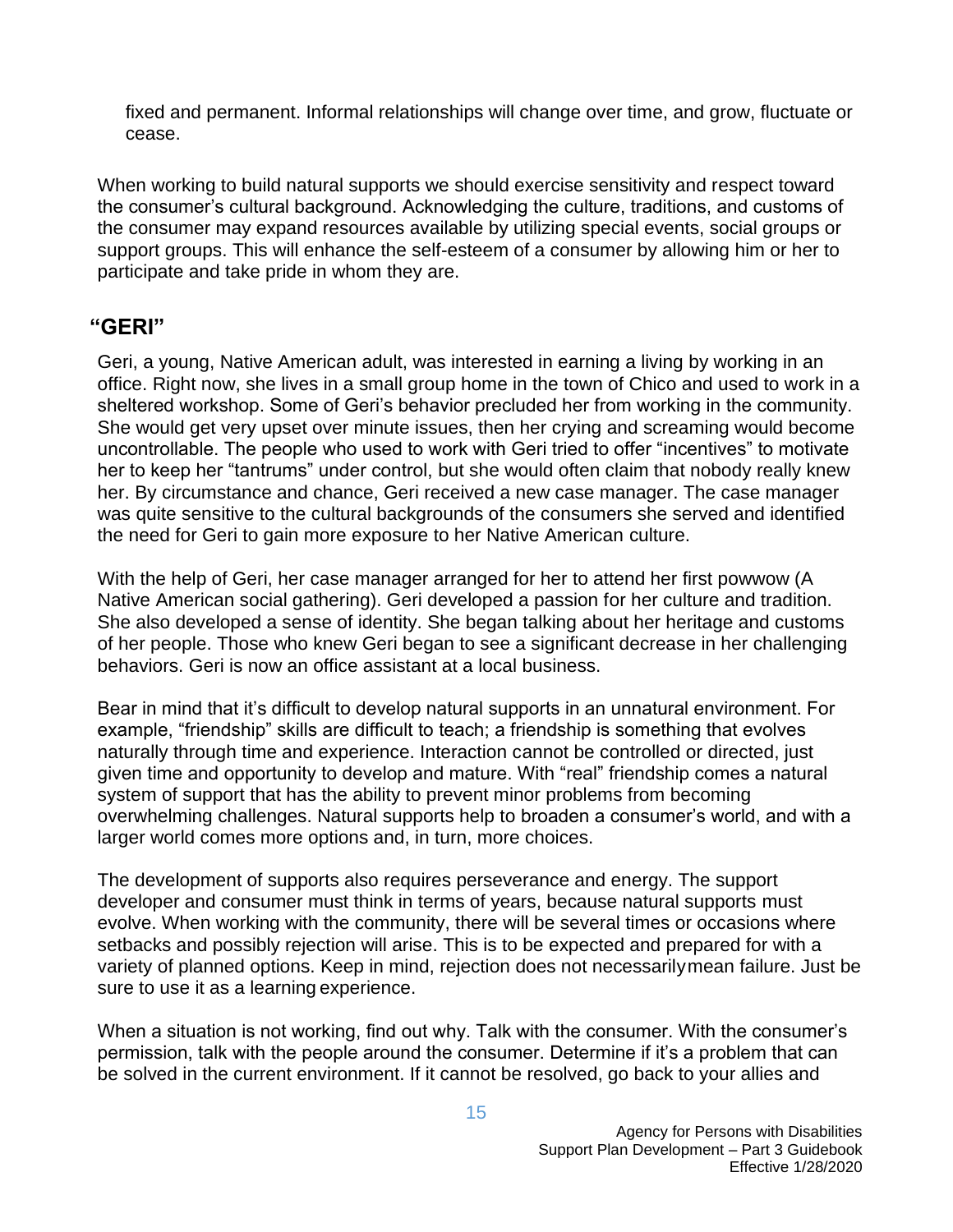begin finding other supports. Remember, there are no "sure bets" when developing natural supports. Just as in any friendship or relationship, certain "chemistry" has to attract people. The responsibility of the support developer is to find that "chemistry" and then tap into it.

When developing natural supports, the family should be considered. The system had not, historically, promoted the inclusion of family and friends as an integral part of consumers' natural support system. Well-intentioned professionals, who thought they knew best, separated families from their sibling, son or daughter, causing families to drift apart. However,

"…knowing someone's family history may yield new understanding of whom they are (O'Brien & O'Brien, 1992:62) Family is too important for support builders to assume that people must remain cut off from their families if there is a desire to reconnect with them."

(O'Brien & O'Brien, 1992:66)

A support builder must make reasonable efforts to contact family members who have not been involved, inviting them to join their relative's life again. This, however, should be based on whether the consumer wants the family to become involved again.

Sometimes the barriers of developing natural supports come from those involved with the consumer. Inadvertent and unintentional stigmatizing may occur simply because the focus has been on the consumer's deficits rather than abilities, and a "professional" is perceived as serving a "consumer." The community is perceptive, but as accommodating as it may want to be, it may end up imitating the role of the professional rather than that of a friend or support.

It is important to know when to back away, give control to the consumer and let the consumer offer his or her skills to the community, reaping the benefits and consequences of their actions. Natural supports help to create opportunities for learning and integration when they allow the consumer to assume greater responsibility and become more independent. However, the community may not always be accepting of the diversity that integration and inclusion create. It often requires education and nurturing to shape attitudes that will be accommodating to people with differences. As a provider explained in the following scenario, it becomes evident that the education must begin early.

I observed a three-year-old out on a dance floor where a variety of people were dancing. Several people were dancing while sitting in their wheelchairs. This threeyear-old went to the dance floor, stood motionless as she stared at one of the individuals in a chair. After about15 seconds, she realized that the person in the chair was out on the dance floor for the same reason as herself. After realizing this, the three-year-old began dancing and didn't give it any more attention.

Acceptance and change need to begin with attitude. Not only does the support builder need to work with a consumer, but also play the role of a public relations specialist. The support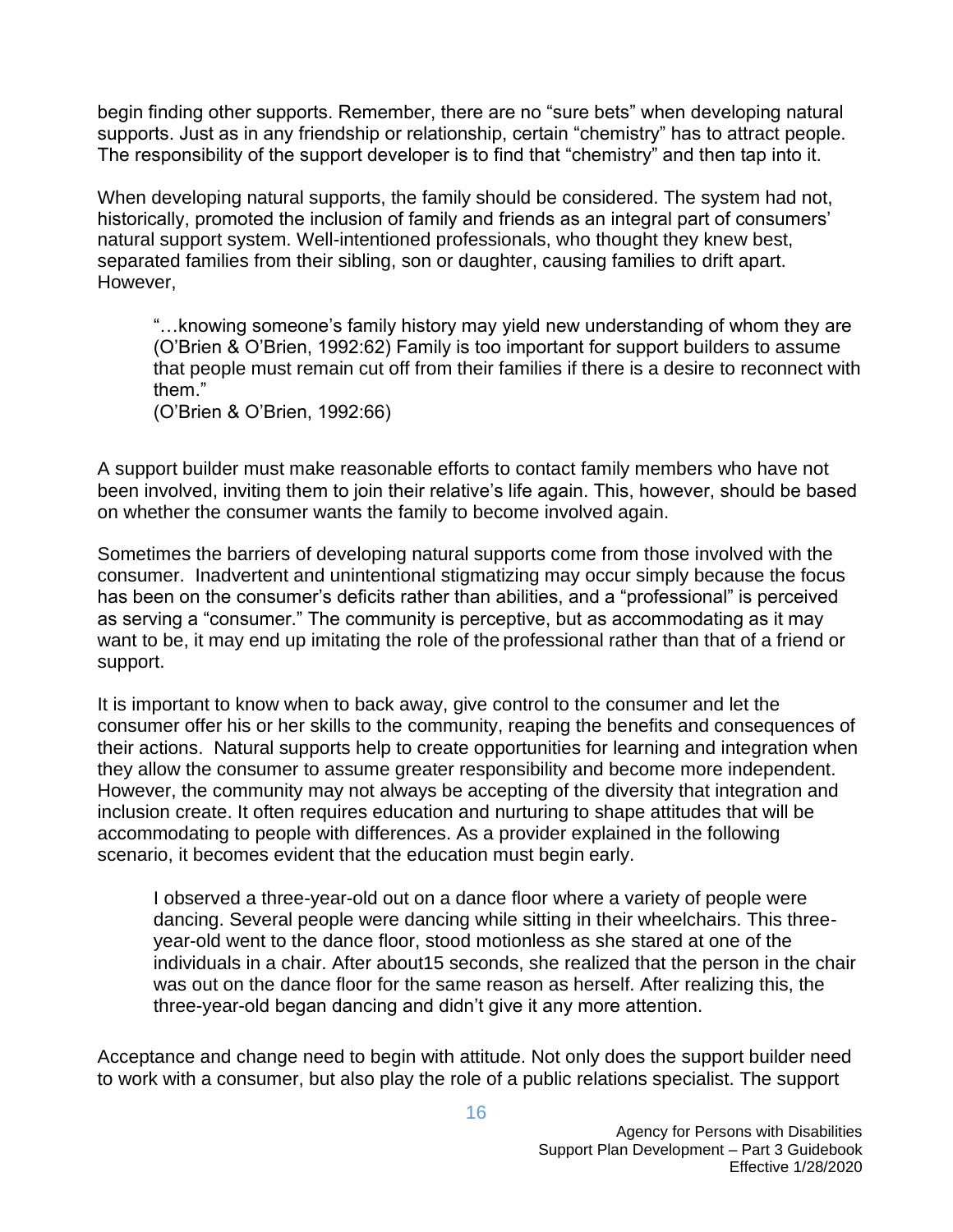builder and the consumer take the multidimensional roles of educator, supporter, facilitator, public relations specialist, and most important, friends.

#### **References**

Bradley, Valerie J.; Ashbaugh, John W.; Blaney, Bruce C.; Creating Individual Supports for People with Developmental Disabilities MD, Brookes Publishing Co., 1994

Schwartz, David B.; Crossing the River, Creating a Conceptual Revolution In Community & Disability, Cambridge, MA, Brookline Books, 1992

O'Brien, John & O'Brien, Connie Lyle (editors); Remembering the Soul of Our Work, Options in Community Living, Madison, WI, 1992

Wetherow, David; The Whole Community Catalogue, Manchester, CT, Communities, Inc., 1992

Institute On Disability, Dream Catcher (video), University of New Hampshire, 1992